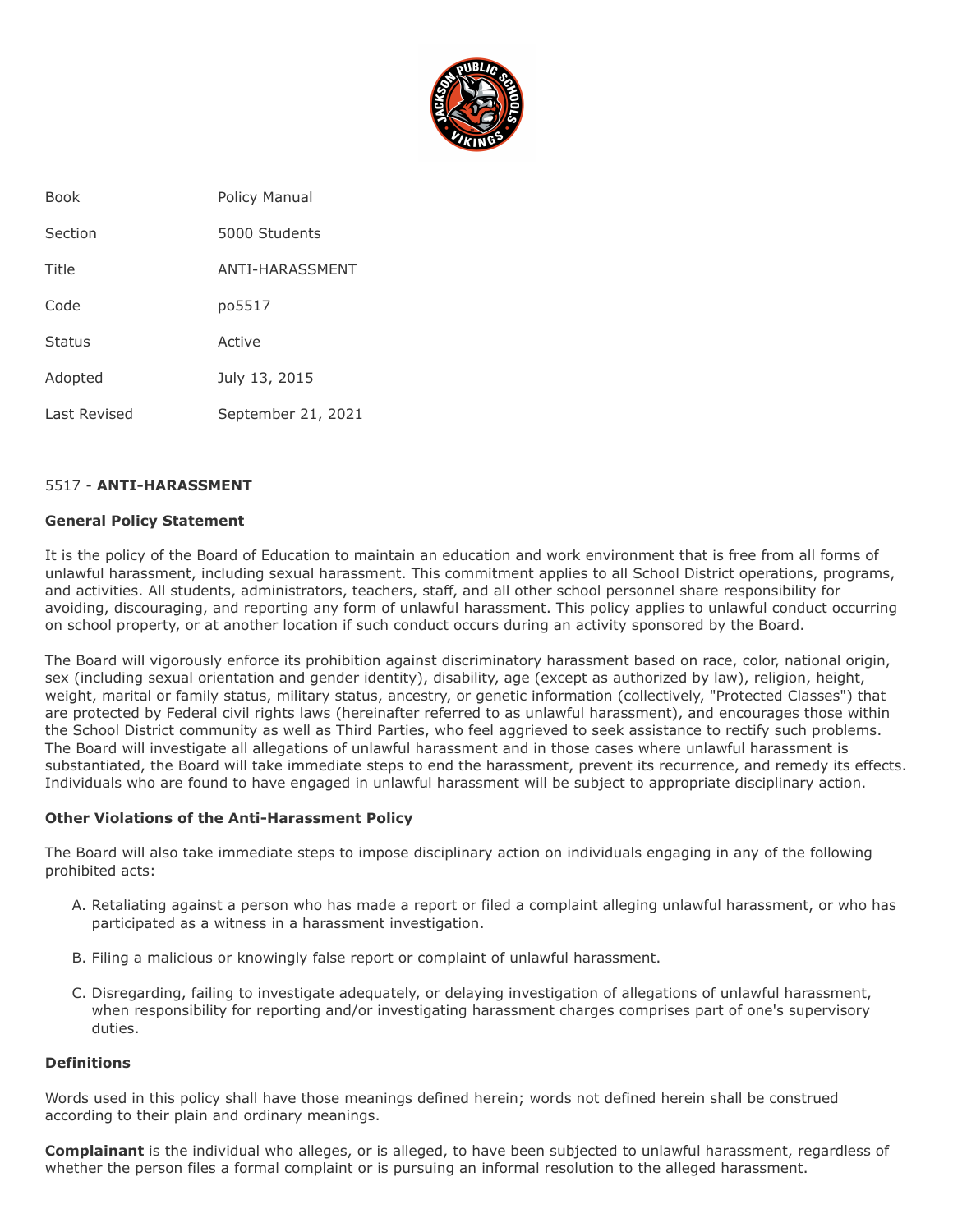**Respondent** is the individual who has been alleged to have engaged in unlawful harassment, regardless of whether the Reporting Party files a formal complaint or is seeking an informal resolution to the alleged harassment.

**School District community** means students and Board employees (i.e., administrators, and professional and classified staff), as well as Board members, agents, volunteers, contractors, or other persons subject to the control and supervision of the Board.

**Third Parties** include, but are not limited to, guests and/or visitors on School District property (e.g., visiting speakers, participants on opposing athletic teams, parents), vendors doing business with, or seeking to do business with, the Board, and other individuals who come in contact with members of the School District community at school-related events/activities (whether on or off District property).

Day(s): Unless expressly stated otherwise, the term "day" or "days" as used in this policy means a business day(s) (i.e., a day(s) that the Board office is open for normal operating hours, Monday – Friday, excluding State-recognized holidays).

## **Bullying**

Bullying rises to the level of unlawful harassment when one (1) or more persons systematically and chronically inflict physical hurt or psychological distress on one (1) or more students or employees and the bullying is based upon one (1) or more Protected Classes, that is, characteristics that are protected by Federal civil rights laws. It is defined as any unwanted and repeated written, verbal, or physical behavior, including any threatening, insulting, or dehumanizing gesture, by an adult or student, that is severe or pervasive enough to create an intimidating, hostile, or offensive educational or work environment; cause discomfort or humiliation, or unreasonably interfere with the individual's school or work performance or participation, and may involve:

- A. teasing;
- B. threats;
- C. intimidation;
- D. stalking;
- E. cyberstalking;
- F. cyberbullying;
- G. physical violence;
- H. theft;
- I. sexual, religious, or racial harassment;
- J. public humiliation; or
- K. destruction of property.

#### **Harassment**

Harassment means any threatening, insulting, or dehumanizing gesture, use of technology, or written, verbal or physical conduct directed against a student or school employee that:

- A. places a student or school employee in reasonable fear of harm to his/her person or damage to his/her property;
- B. has the effect of substantially interfering with a student's educational performance, opportunities, or benefits, or an employee's work performance; or
- C. has the effect of substantially disrupting the orderly operation of a school.

#### **Sexual Harassment**

For the purposes of this policy and consistent with Title VII of the Civil Rights Act of 1964, "sexual harassment" is defined as: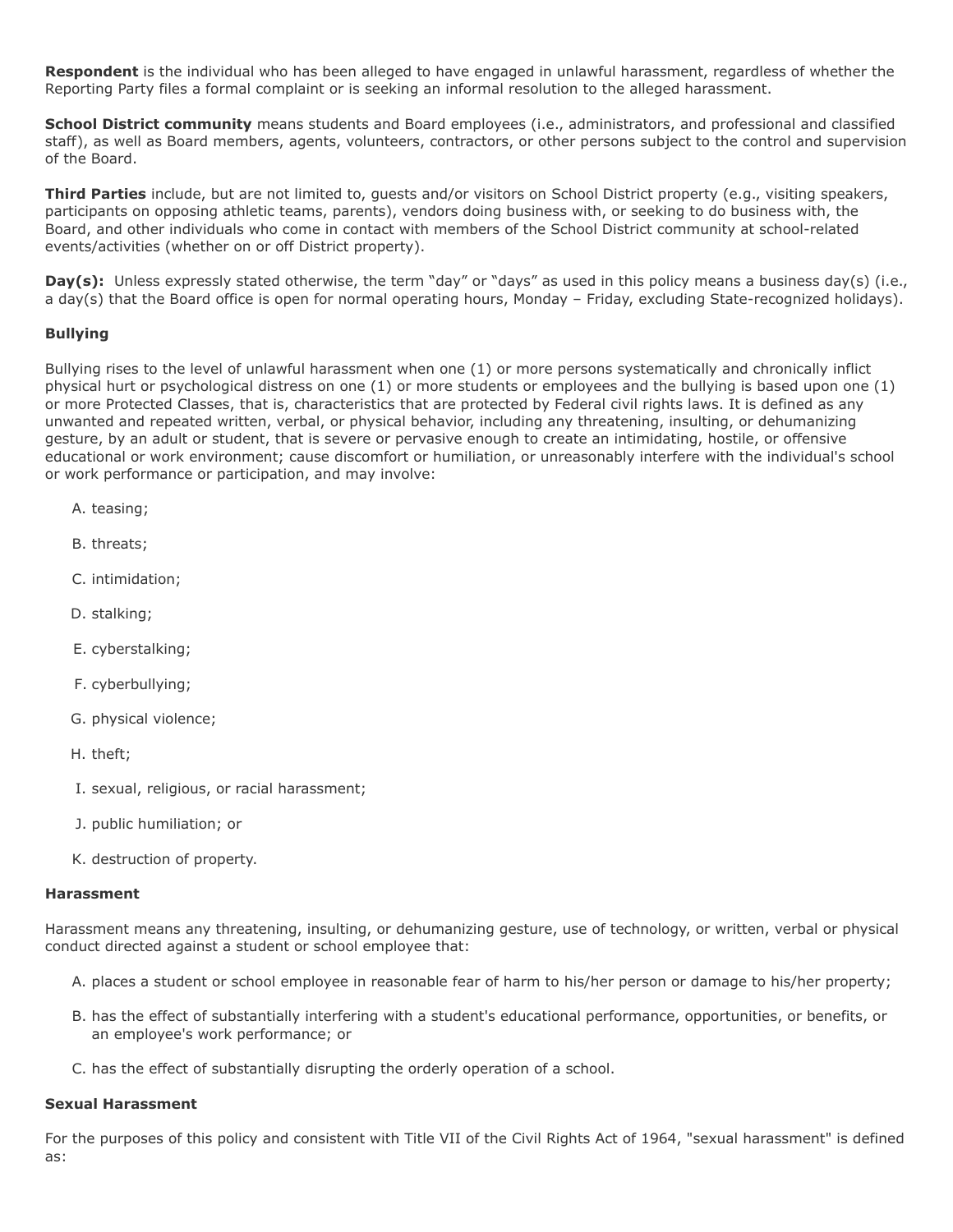Unwelcome sexual advances, requests for sexual favors, and other verbal or physical conduct of a sexual nature, when:

- A. Submission to such conduct is made either implicitly or explicitly a term or condition of an individual's employment, or status in a class, educational program, or activity.
- B. Submission or rejection of such conduct by an individual is used as the basis for employment or educational decisions affecting such individual.
- C. Such conduct has the purpose or effect of interfering with the individual's work or educational performance; of creating an intimidating, hostile, or offensive working, and/or learning environment; or of interfering with one's ability to participate in or benefit from a class or an educational program or activity.

Sexual harassment may involve the behavior of a person of any either gender against a person of the same or opposite gender.

Prohibited acts that constitute sexual harassment may take a variety of forms. Examples of the kinds of conduct that may constitute sexual harassment include, but are not limited to:

- A. Unwelcome sexual propositions, invitations, solicitations, and flirtations.
- B. Unwanted physical and/or sexual contact.
- C. Threats or insinuations that a person's employment, wages, academic grade, promotion, classroom work or assignments, academic status, participation in athletics or extra-curricular programs or events, or other conditions of employment or education may be adversely affected by not submitting to sexual advances.
- D. Unwelcome verbal expressions of a sexual nature, including graphic sexual commentaries about a person's body, dress, appearance, or sexual activities; the unwelcome use of sexually degrading language, jokes, or innuendoes; unwelcome suggestive or insulting sounds or whistles; obscene telephone calls.
- E. Sexually suggestive objects, pictures, videotapes, audio recordings, or literature, placed in the work or educational environment, which may embarrass or offend individuals.
- F. Unwelcome and inappropriate touching, patting, or pinching; obscene gestures.
	- 1. Asking about, or telling about, sexual fantasies, sexual preferences, or sexual activities.
	- 2. Speculations about a person's sexual activities or sexual history, or remarks about one's own sexual activities or sexual history.
	- 3. Giving unwelcome personal gifts such as lingerie that suggests the desire for a romantic relationship.
	- 4. Leering or staring at someone in a sexual way, such as staring at a person's breasts, buttocks, or groin.
- G. A pattern of conduct, which can be subtle in nature, that has sexual overtones and is intended to create or has the effect of creating discomfort and/or humiliation to another.
- H. Inappropriate boundary invasions by a District employee or other adult member of the School District community into a student's personal space and personal life.
- I. Verbal, nonverbal, or physical aggression, intimidation, or hostility based on sex or sex-stereotyping that does not involve conduct of a sexual nature.

Not all behavior with sexual connotations constitutes unlawful sexual harassment. Sex-based or gender-based conduct must be sufficiently severe, pervasive, and persistent such that it adversely affects, limits, or denies an individual's employment or education, or such that it creates hostile or abusive employment or educational environment, or such that it is intended to, or has the effect of, denying or limiting a student's ability to participate in or benefit from the educational program or activities.

**DRAFTING NOTE: Sexual conduct/relationships with students by District employees or any other adult member of the School District community is prohibited, and any teacher, administrator, coach, or other school authority who engages in sexual conduct with a student may also be guilty of the criminal charge of "sexual battery." The issue of consent is irrelevant in regard to such criminal charge and/or with respect to the application of this policy to District employees or other adult members of the School District community.**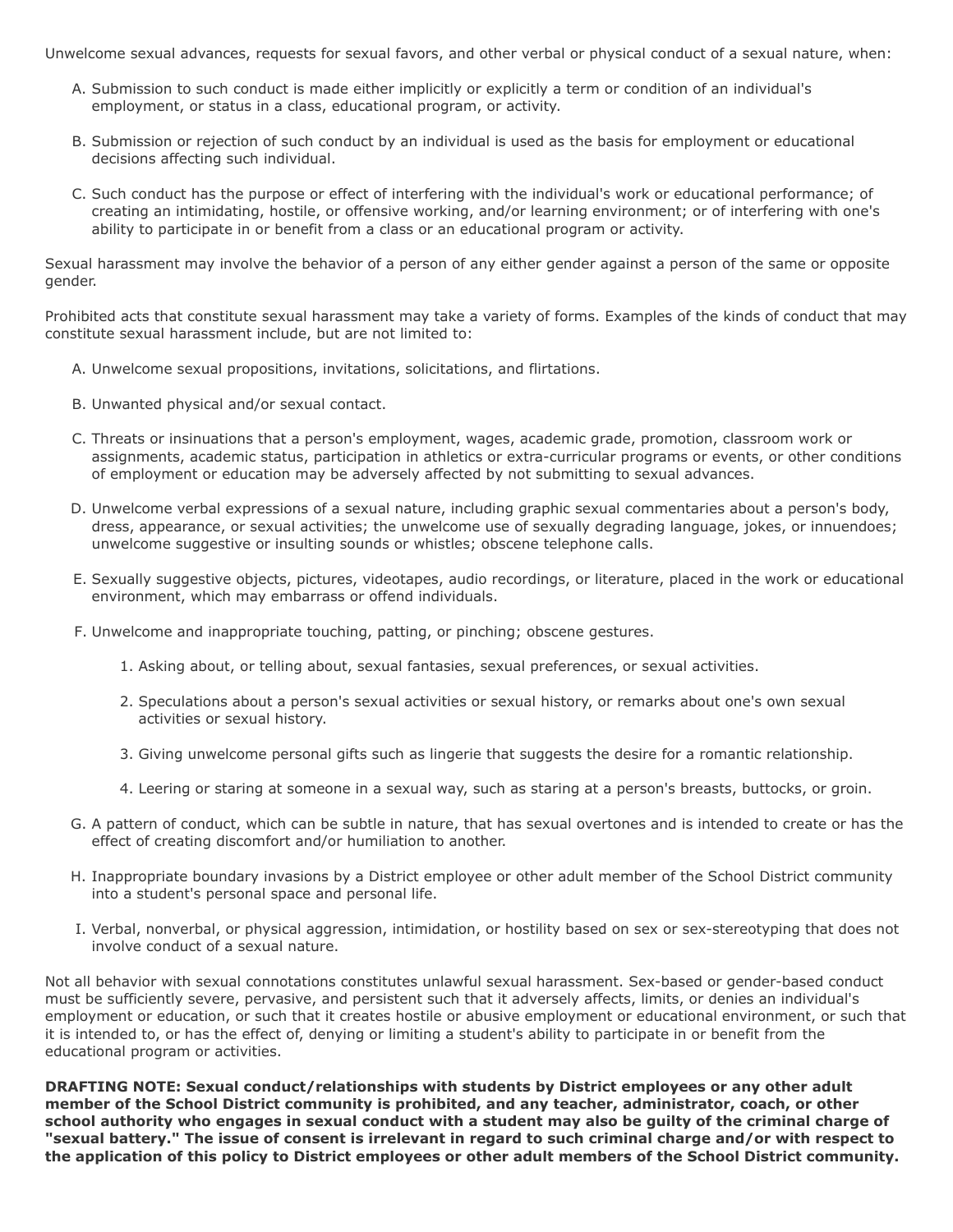## **Race/Color Harassment**

Prohibited racial harassment occurs when unwelcome physical, verbal, or nonverbal conduct is based upon an individual's race or color and when the conduct has the purpose or effect of interfering with the individual's work or educational performance; of creating an intimidating, hostile, or offensive working, and/or learning environment; or of interfering with one's ability to participate in or benefit from a class or an educational program or activity. Such harassment may occur where conduct is directed at the characteristics of a person's race or color, such as racial slurs, nicknames implying stereotypes, epithets, and/or negative references relative to racial customs.

## **Religious (Creed) Harassment**

Prohibited religious harassment occurs when unwelcome physical, verbal, or nonverbal conduct is based upon an individual's religion or creed and when the conduct has the purpose or effect of interfering with the individual's work or educational performance; of creating an intimidating, hostile, or offensive working and/or learning environment; or of interfering with one's ability to participate in or benefit from a class or an educational program or activity. Such harassment may occur where conduct is directed at the characteristics of a person's religious tradition, clothing, or surnames, and/or involves religious slurs.

## **National Origin/Ancestry Harassment**

Prohibited national origin/ancestry harassment occurs when unwelcome physical, verbal, or nonverbal conduct is based upon an individual's national origin or ancestry and when the conduct has the purpose or effect of interfering with the individual's work or educational performance; of creating an intimidating, hostile, or offensive working and/or learning environment; or of interfering with one's ability to participate in or benefit from a class or an educational program or activity. Such harassment may occur where conduct is directed at the characteristics of a person's national origin or ancestry, such as negative comments regarding customs, manner of speaking, language, surnames, or ethnic slurs.

## **Disability Harassment**

Prohibited disability harassment occurs when unwelcome physical, verbal, or nonverbal conduct is based upon an individual's disability and when the conduct has the purpose or effect of interfering with the individual's work or educational performance; of creating an intimidating, hostile, or offensive working and/or learning environment; or of interfering with one's ability to participate in or benefit from a class or an educational program or activity. Such harassment may occur where conduct is directed at the characteristics of a person's disability, such as negative comments about speech patterns, movement, physical impairments or defects/appearances, or the like. Such harassment may further occur where conduct is directed at or pertains to a person's genetic information.

## **Anti-Harassment Compliance Officers**

The following individual(s) shall serve as the District's Anti-Harassment Compliance Officer(s) (hereinafter, "the Compliance Officer(s)"):

Dr. William Patterson Assistant Superintendent Jackson Public Schools 522 Wildwood Avenue Jackson, MI 49201 517-841-2208 william.patterson@jpsk12.org

Mrs. Julie Baker Assistant Superintendent Jackson Public Schools 522 Wildwood Avenue Jackson, MI 49201 517-841-2157 julie.baker@jpsk12.org

The names, titles, and contact information of these individuals will be published annually on the School District's website.

The Compliance Officer(s) are responsible for coordinating the District's efforts to comply with applicable Federal and State laws and regulations, including the District's duty to address in a prompt and equitable manner any inquiries or complaints regarding harassment.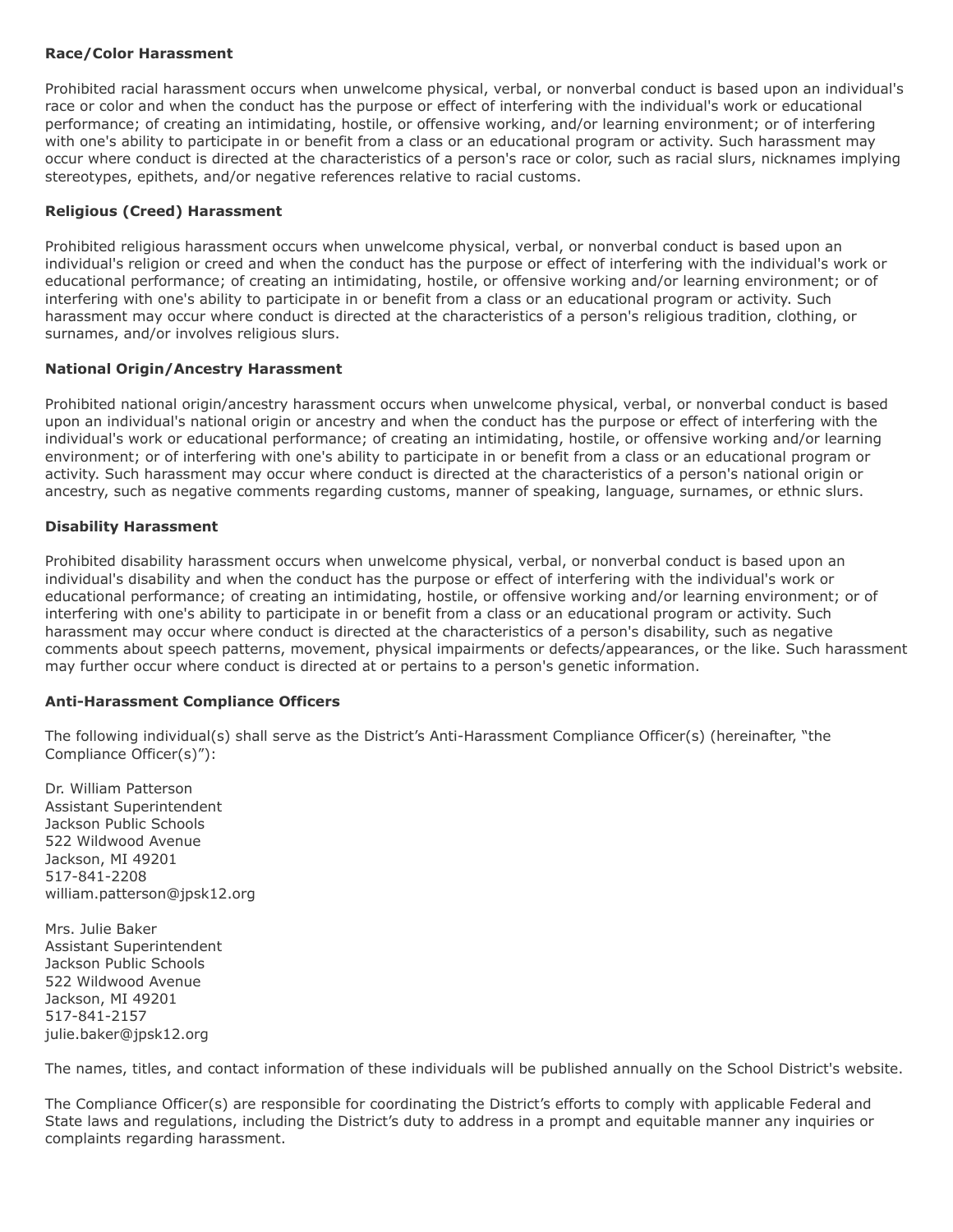The Compliance Officer(s) will be available during regular school/work hours to discuss concerns related to unlawful harassment, to assist students, other members of the District community, and third parties who seek support or advice when informing another individual about "unwelcome" conduct or to intercede informally on behalf of the individual in those instances where concerns have not resulted in the filing of a formal complaint and where all parties are in agreement to participate in an informal process.

Compliance Officers shall accept reports of unlawful harassment directly from any member of the School District community or a Third Party or receive reports that are initially filed with an administrator, supervisor, or other Districtlevel official. Upon receipt of a report of alleged harassment, the Compliance Officer(s) will contact the Complainant and begin either an informal or formal complaint process (depending on the request of the Complainant or the nature of the alleged harassment), or the Compliance Officer(s) will designate a specific individual to conduct such a process. The Compliance Officer(s) will provide a copy of this policy to the Complainant and Respondent. In the case of a formal complaint, the Compliance Officer(s) will prepare recommendations for the Superintendent or will oversee the preparation of such recommendations by a designee. All Board employees must report incidents of harassment that are reported to them to the Compliance Officer within two (2) days of learning of the incident.

Any Board employee who directly observes unlawful harassment is obligated, in accordance with this policy, to report such observations to the Compliance Officer(s) within two (2) days. Additionally, any Board employee who observes an act of unlawful harassment is expected to intervene to stop the harassment, unless circumstances make such an intervention dangerous, in which case the staff member should immediately notify other Board employees and/or local law enforcement officials, as necessary, to stop the harassment. Thereafter, the Compliance Officer(s) or designee must contact the Complainant, if age eighteen (18) or older, or Complainant's parents/guardians if the Complainant is under the age eighteen (18), within two (2) days to advise of the Board's intent to investigate the alleged wrongdoing.

## **Reports and Complaints of Harassing Conduct**

Students and other members of the School District community along with Third Parties are encouraged to promptly report incidents of harassing conduct to a teacher, administrator, supervisor or other District official so that the Board may address the conduct before it becomes severe, pervasive, or persistent. Any teacher, administrator, supervisor, or other District employee or official who receives such a report shall file it with the Compliance Officer within two (2) days of receiving the report of harassment.

Members of the School District community and Third Parties, which includes students, or third parties who believe they have been unlawfully harassed are entitled to utilize the Board's complaint process that is set forth below. Initiating a complaint, whether formally or informally, will not adversely affect the Complainant's employment or participation in educational or extra-curricular programs. While there are no time limits for initiating complaints of harassment under this policy, individuals should make every effort to file a complaint as soon as possible after the conduct occurs while the facts are known and potential witnesses are available.

If during an investigation of alleged bullying, aggressive behavior, and/or harassment in accordance with Policy 5517.01 – Bullying and Other Forms of Aggressive Behavior, the Principal believes that the reported misconduct may have created a hostile learning environment and may have constituted unlawful discriminatory harassment based on a Protected Class, the Principal shall report the act of bullying, aggressive behavior and/or harassment to the Compliance Officers who shall investigate the allegation in accordance with this policy. If the alleged harassment involves Sexual Harassment as defined by Policy 2266, the matter will be handled in accordance with the grievance process and procedures outlined in Policy 2266. While the Compliance Officer investigates the allegation, or the matter is being addressed pursuant to Policy 2266, the Principal shall suspend the Policy 5517.01 investigation to await the Compliance Officer's written report or the determination of responsibility pursuant to Policy 2266. The Compliance Officer shall keep the Principal informed of the status of Policy 5517 investigation and provide the Principal with a copy of the resulting written report. Likewise, the Title IX Coordinator will provide the Principal with the determination of responsibility that results from the Policy 2266 grievance process.

## **Investigation and Complaint Procedure**

Except for Sexual Harassment that is covered by Policy 2266 - Nondiscrimination on the Basis of Sex in Education Programs or Activities, any student who believes that they have been subjected to unlawful harassment may seek resolution of the complaint through the procedures described below. The formal complaint process involves an investigation of the Complainant's claims of harassment or retaliation and a process for rendering a decision regarding whether the charges are substantiated.

Due to the sensitivity surrounding complaints of unlawful harassment or retaliation, timelines are flexible for initiating the complaint process; however, individuals should make every effort to file a complaint within thirty (30) days after the conduct occurs while the facts are known and potential witnesses are available. Once the formal complaint process is begun, the investigation will be completed in a timely manner (ordinarily, within fifteen (15) business days of the complaint being received).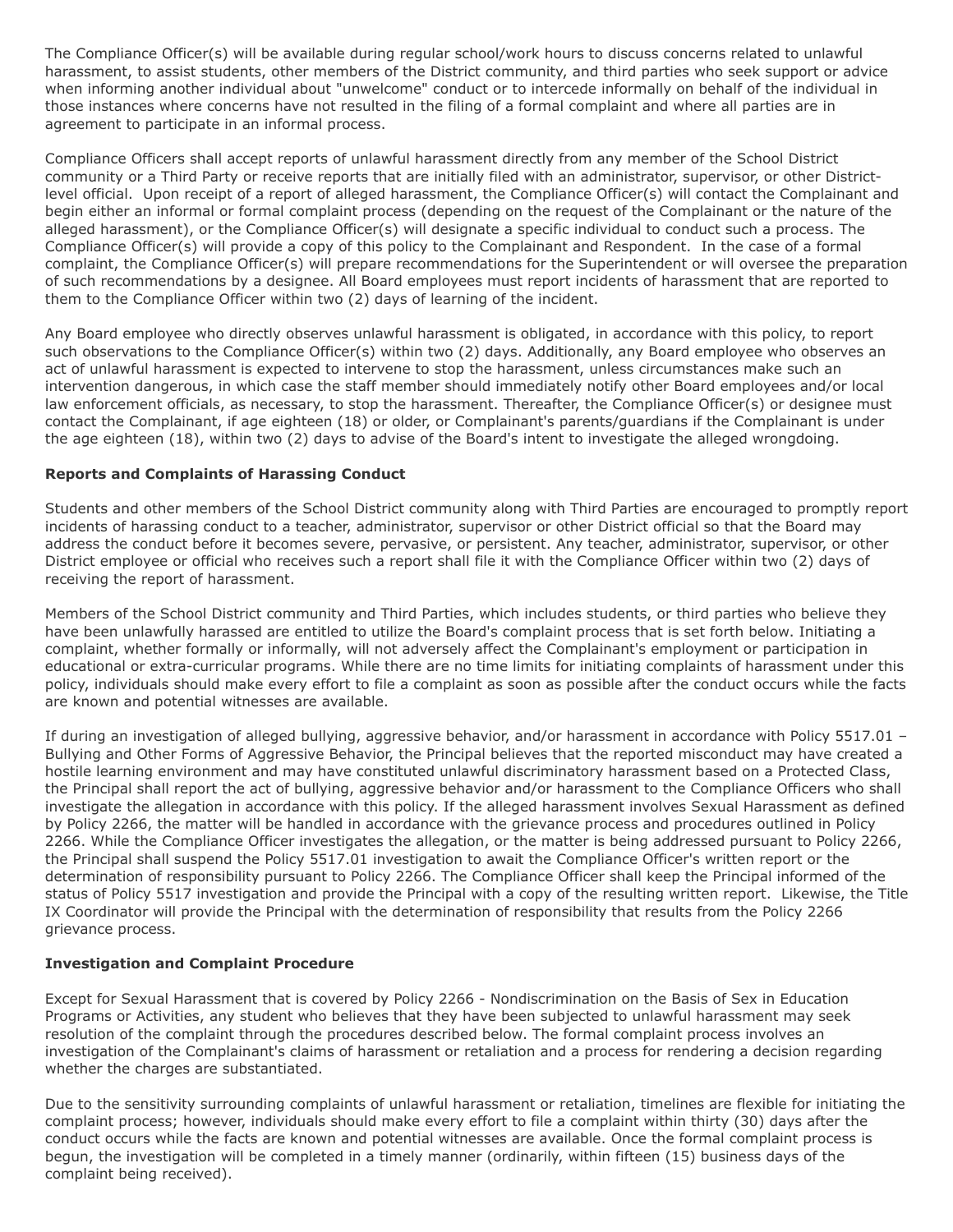The procedures set forth below are not intended to interfere with the rights of a student to pursue a complaint of unlawful harassment or retaliation with the United States Department of Education Office for Civil Rights.

## **Informal Complaint Procedure**

The goal of the informal complaint procedure is to promptly inappropriate behavior and to facilitate resolution through an informal means, if possible. The informal complaint procedure is provided as a less formal option for a student who believes s/he has been unlawfully harassed or retaliated against. This informal procedure is not required as a precursor to the filing of a formal complaint. The informal process is only available in those circumstances where the Complainant and the Respondent mutually agree to participate in it.

Students who believe that they have been unlawfully harassed may initiate their complaint through this informal complaint process, but are not required to do so. The informal process is only available in those circumstances where the parties (alleged target of harassment and alleged harasser(s)) agree to participate in the informal process.

The Complainant may proceed immediately to the formal complaint process and individuals who seek resolution through the informal procedure may request that the informal process be terminated at any time to move to the formal complaint process.

All complainants involving a District employee, any other adult member of the School District community, or a Third Party and a student will be formally investigated

As an initial course of action, if a Complainant feels comfortable and safe in doing so, the individual should tell or otherwise inform the Respondent that the allegedly harassing conduct is unwelcome and must stop. The Complainant should address the allegedly harassing conduct as soon after it occurs as possible. The Compliance Officers are available to support and counsel individuals when taking this initial step or to intervene on behalf of the Complainant if requested to do so. A Complainant who is uncomfortable or unwilling to directly approach the Respondent about the alleged inappropriate conduct may file an informal or a formal complaint. In addition, with regard to certain types of unlawful harassment, such as sexual harassment, the Compliance Officer may advise against the use of the informal complaint process.

A Complainant may make an informal complaint, either orally or in writing: 1) to a teacher, another employee, or building administrator in the school the student attends; 2) to the Superintendent or other District-level employee; and/or 3) directly to one (1) of the Compliance Officers.

All informal complaints must be reported to one (1) of the Compliance Officers who will either facilitate an informal resolution as described below or appoint another individual to facilitate an informal resolution.

The Board's informal complaint procedure is designed to provide students who believe they are being unlawfully harassed with a range of options designed to bring about a resolution of their concerns. Depending upon the nature of the complaint and the wishes of the Complainant, informal resolution may involve, but not be limited to, one (1) or more of the following:

- A. Advising the Complainant about how to communicate the unwelcome nature of the behavior to the Respondent.
- B. Distributing a copy of this policy as a reminder to the individuals in the school building or office where the Respondent works or attends.
- C. If both parties agree, the Compliance Officer may arrange and facilitate a meeting or mediation between the Complainant and the Respondent to work out a mutual resolution.

While there are no set time limits within which an informal complaint must be resolved, the Compliance Officer/designee is directed to attempt to resolve all informal complaints within fifteen (15) business days of receiving the informal complaint. If the Complainant is dissatisfied with the informal complaint process, the Complainant may proceed to file a formal complaint. And, as stated above, either party may request that the informal process be terminated at any time to move to the formal complaint process.

## **Formal Complaint Procedure**

If a complaint is not resolved through the informal complaint process, if one (1) of the parties has requested that the informal complaint process be terminated to move to the formal complaint process, or the Complainant, from the outset, elects to file a formal complaint, or the CO determines the allegations are not appropriate for resolution through the informal process, the formal complaint process shall be implemented.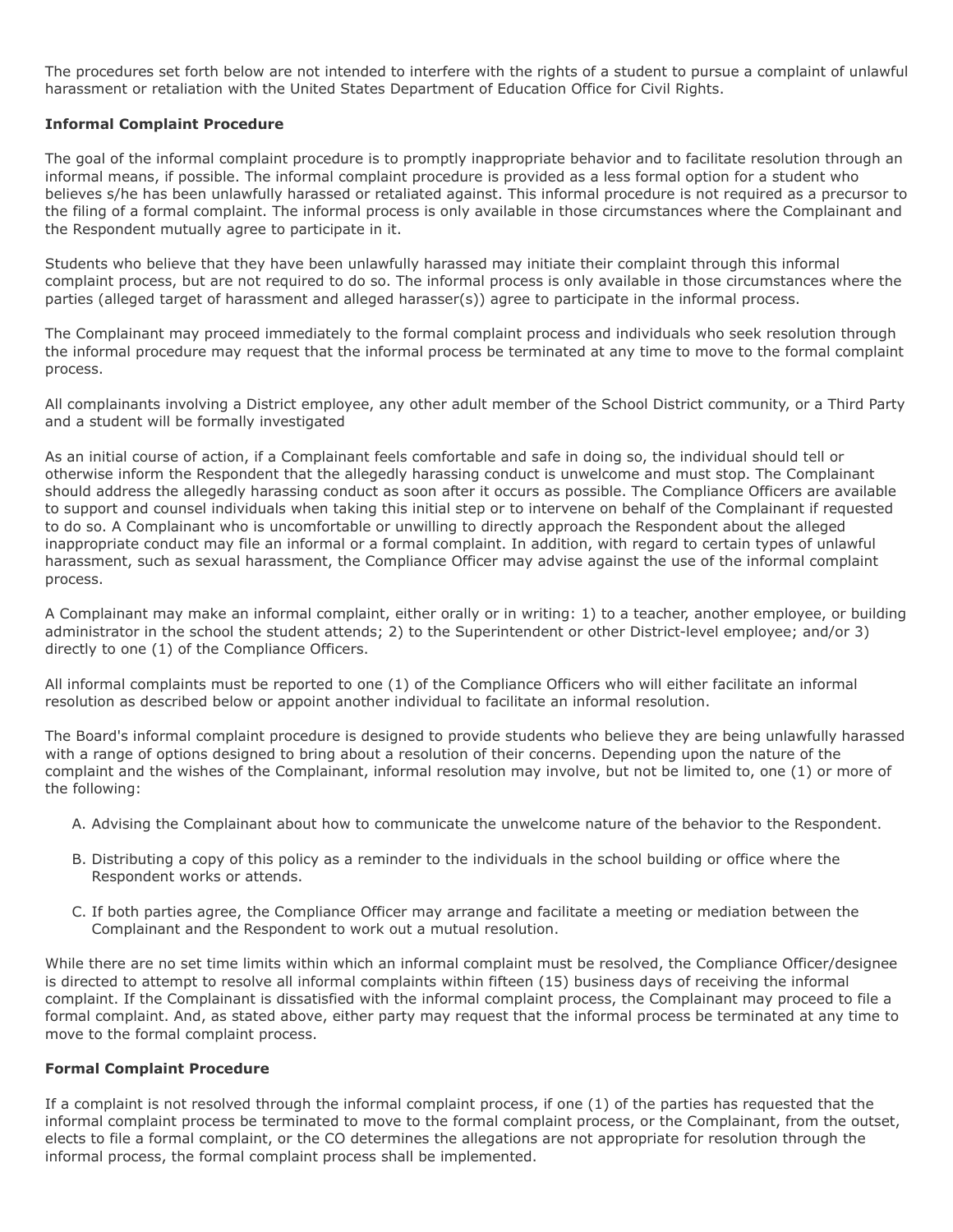The Complainant may file a formal complaint, either orally or in writing, with a teacher, principal, or other District employee at the student's school, the Compliance Officer, Superintendent, or another District official who works at another school or at the district level. Due to the sensitivity surrounding complaints of unlawful harassment and retaliation, timelines are flexible for initiating the complaint process; however, individuals should make every effort to file a formal complaint within thirty (30) days after the conduct occurs while the facts are known and potential witnesses are available. If a Complainant informs a teacher, principal, or other District official at the student's school, Superintendent, or other District employee, either orally or in writing, about any complaint of harassment or retaliation, that employee must report such information to the Compliance Officer/designee within two (2) business days.

Throughout the course of the process, the Compliance Officer should keep the parties reasonably informed of the status of the investigation and the decision-making process.

All formal complaints must include the following information to the extent known: the identity of the Respondent detailed description of the facts upon which the complaint is based (i.e., when, where, and what occurred); a list of potential witnesses; and the resolution sought by the Complainant.

If the Complainant is unwilling or unable to provide a written statement including the information set forth above, the Compliance Officer shall ask for such details in an oral interview. Thereafter, the Compliance Officer will prepare a written summary of the oral interview, and the Complainant will be asked to verify the accuracy of the reported charge by signing the document.

Upon receiving a formal complaint, the Compliance Officer will consider whether any action should be taken in the investigatory phase to protect the Complainant from further harassment or retaliation, including, but not limited to, a change of work assignment or schedule for the Complainant and/or the Respondent. In making such a determination, the Compliance Officer should consult the Complainant to assess whether the individual agrees with the proposed action. If the Complainant is unwilling to consent to the proposed change, the Compliance Officer may still take whatever actions deemed appropriate in consultation with the Superintendent.

Within two (2) business days of receiving the complaint, the Compliance Officer/designee will initiate a formal investigation to determine whether the Complainant has been subjected to offensive conduct/harassment/retaliation.

Simultaneously, the Compliance Officer will inform the Respondent that a formal complaint has been received. The Respondent will be informed about the nature of the allegations and provided with a copy of any relevant policies and/or administrative guidelines, including the Board's Anti-Harassment policy. The Respondent must also be informed of the opportunity to submit a written response to the formal complaint within five (5) days.

Although certain cases may require additional time, the Compliance Officer/designee will attempt to complete an investigation into the allegations of harassment/retaliation within fifteen (15) business days of receiving the formal complaint. The investigation will include:

- A. interviews with the Complainant;
- B. interviews with the Respondent;
- C. interviews with any other witnesses who may reasonably be expected to have any information relevant to the allegations;
- D. consideration of any documentation or other information presented by the Complainant, Respondent, or any other witness that is reasonably believed to be relevant to the allegations.

At the conclusion of the investigation, the Compliance Officer/designee shall prepare and deliver a written report to the Superintendent that summarizes the evidence gathered during the investigation and provides recommendations based on the evidence and the definition of unlawful harassment as provided in Board policy and State and Federal law as to whether the Respondent engaged in unlawful harassment/retaliation of the Complainant. The Compliance Officer's recommendations must be based upon the totality of the circumstances. In determining if discriminatory harassment or retaliation occurred, a preponderance of evidence standard will be used. The Compliance Officer may consult with the Board's legal counsel before finalizing the report to the Superintendent.

Absent extenuating circumstances, within ten (10) days of receiving the report of the Compliance Officer/designee, the Superintendent must either issue a written decision regarding whether the complaint of harassment has been substantiated or request further investigation. A copy of the Superintendent's final decision will be delivered to both the Complainant and the Respondent.

If the Superintendent requests additional investigation, the Superintendent must specify the additional information that is to be gathered, and such additional investigation must be completed within ten (10) school days. At the conclusion of the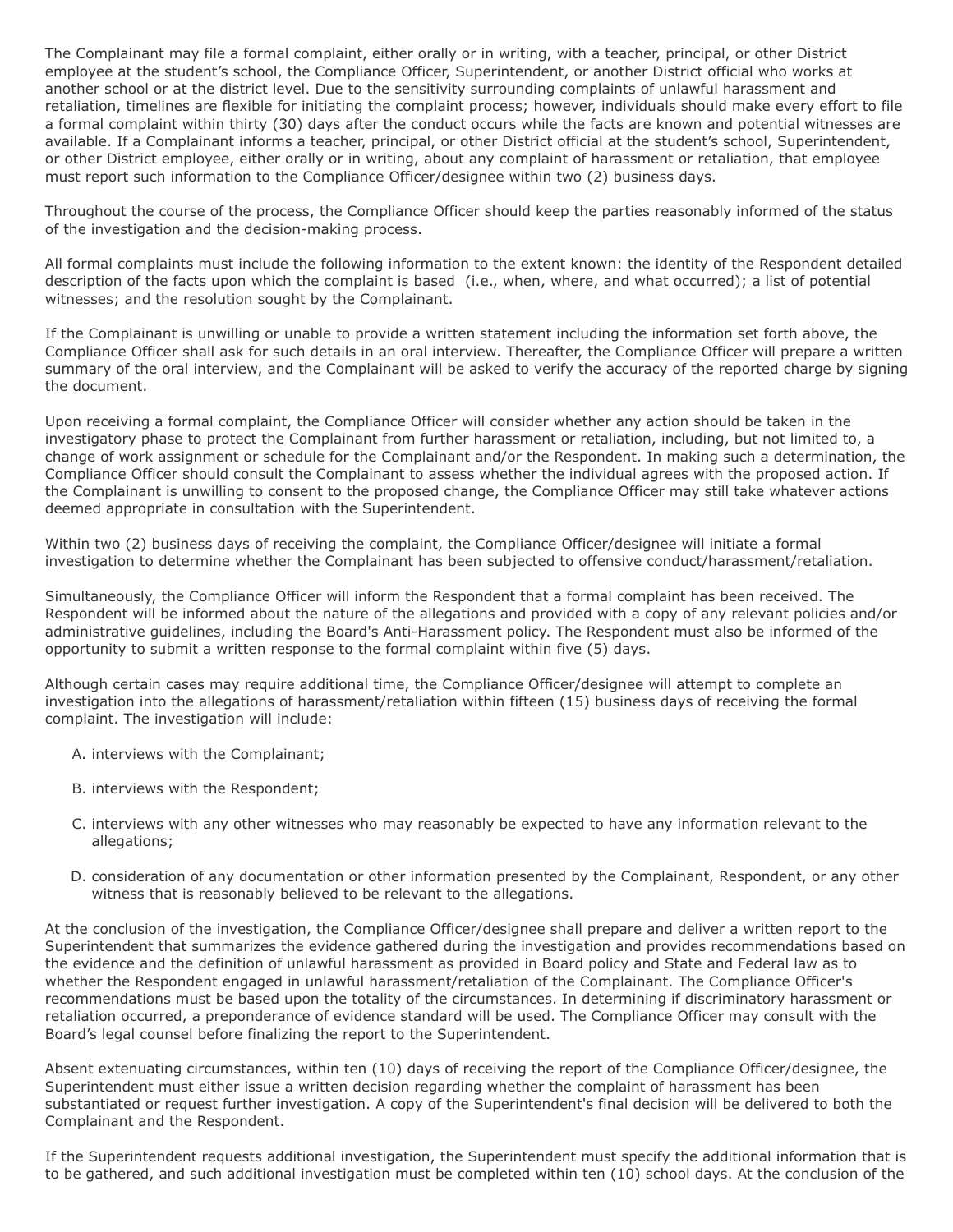additional investigation, the Superintendent shall issue a written decision as described above.

A Complainant or Respondent who is dissatisfied with the final decision of the Superintendent may appeal through a signed written statement to the Board within five (5) business days of the party's receipt of the Superintendent's decision.

In an attempt to resolve the complaint, the Board shall meet with the concerned parties and their representatives within twenty (20) business days of the receipt of such an appeal. A copy of the Board's disposition of the appeal shall be sent to each party within ten (10) business days of this meeting. The decision of the Board will be final.

The Board reserves the right to investigate and resolve a complaint or report of unlawful harassment/retaliation regardless of whether the student alleging the unlawful harassment/retaliation pursues the complaint. The Board also reserves the right to have the formal complaint investigation conducted by an external person in accordance with this policy or in such other manner as deemed appropriate by the Board or its designee.

The right of a person to a prompt and equitable resolution of the complaint shall not be impaired by the person's pursuit of other remedies such as the filing of a complaint with the Office for Civil Rights, the filing of charges with local law enforcement, or the filing of a civil action in court. Use of this internal complaint process is not a prerequisite to the pursuit of other remedies.

## **Privacy/Confidentiality**

The District will employ all reasonable efforts to protect the rights of the complainant, the Respondent and the witnesses as much as possible, consistent with the Board's legal obligations to investigate, to take appropriate action, and to conform with any discovery or disclosure obligations. All records generated under the terms of this policy and its related administrative guidelines shall be maintained as confidential to the extent permitted by law. Confidentiality, however, cannot be guaranteed. Additionally, the Respondent must be provided the Complainant's identity.

During the course of a formal investigation, the Compliance Officer/designee will instruct all members of the School District community and Third Parties who are interviewed about the importance of maintaining confidentiality. Any individual who is interviewed as part of a harassment investigation is expected not to disclose any information that is learned or provided during the course of the investigation.

## **Sanctions and Monitoring**

The Board shall vigorously enforce its prohibitions against unlawful harassment/retaliation by taking appropriate action reasonably calculated to stop the harassment and prevent further such harassment. While observing the principles of due process, a violation of this policy may result in disciplinary action up to and including the discharge of an employee or the suspension/expulsion of a student. All disciplinary action will be taken in accordance with applicable State law and the terms of the relevant collective bargaining agreement(s). When imposing discipline, the Superintendent shall consider the totality of the circumstances involved in the matter, including the ages and maturity levels of those involved. In those cases where unlawful harassment is not substantiated, the Board may consider whether the alleged conduct nevertheless warrants discipline in accordance with other Board policies, consistent with the terms of the relevant collective bargaining agreement(s).

Where the Board becomes aware that a prior remedial action has been taken against a member of the School District community, all subsequent sanctions imposed by the Board and/or Superintendent shall be reasonably calculated to end such conduct, prevent its reoccurrence, and remedy its effects.

## **Retaliation**

Retaliation against a person who makes a report or files a complaint alleging unlawful harassment/retaliation or participates as a witness in an investigation is prohibited. Neither the Board nor any other person may intimidate, threaten, coerce or interfere with any individual because the person opposed any act or practice made unlawful by any Federal or State civil rights law, or because that individual made a report, formal complaint testified, assisted or participated or refused to participate in any manner in an investigation, proceeding, or hearing under those laws and/or this policy, or because that individual exercised, enjoyed, aided or encouraged any other person in the exercise or enjoyment of any right granted or protected by those laws and/or this policy.

Retaliation against a person from making a report of discrimination, filing a formal complaint, or participating in an investigation or meeting is a serious violation of this policy that can result in the imposition of disciplinary sanction/consequences and/or other appropriate remedies.

Formal complaints alleging retaliation may be filed according to the internal complaint process set forth above.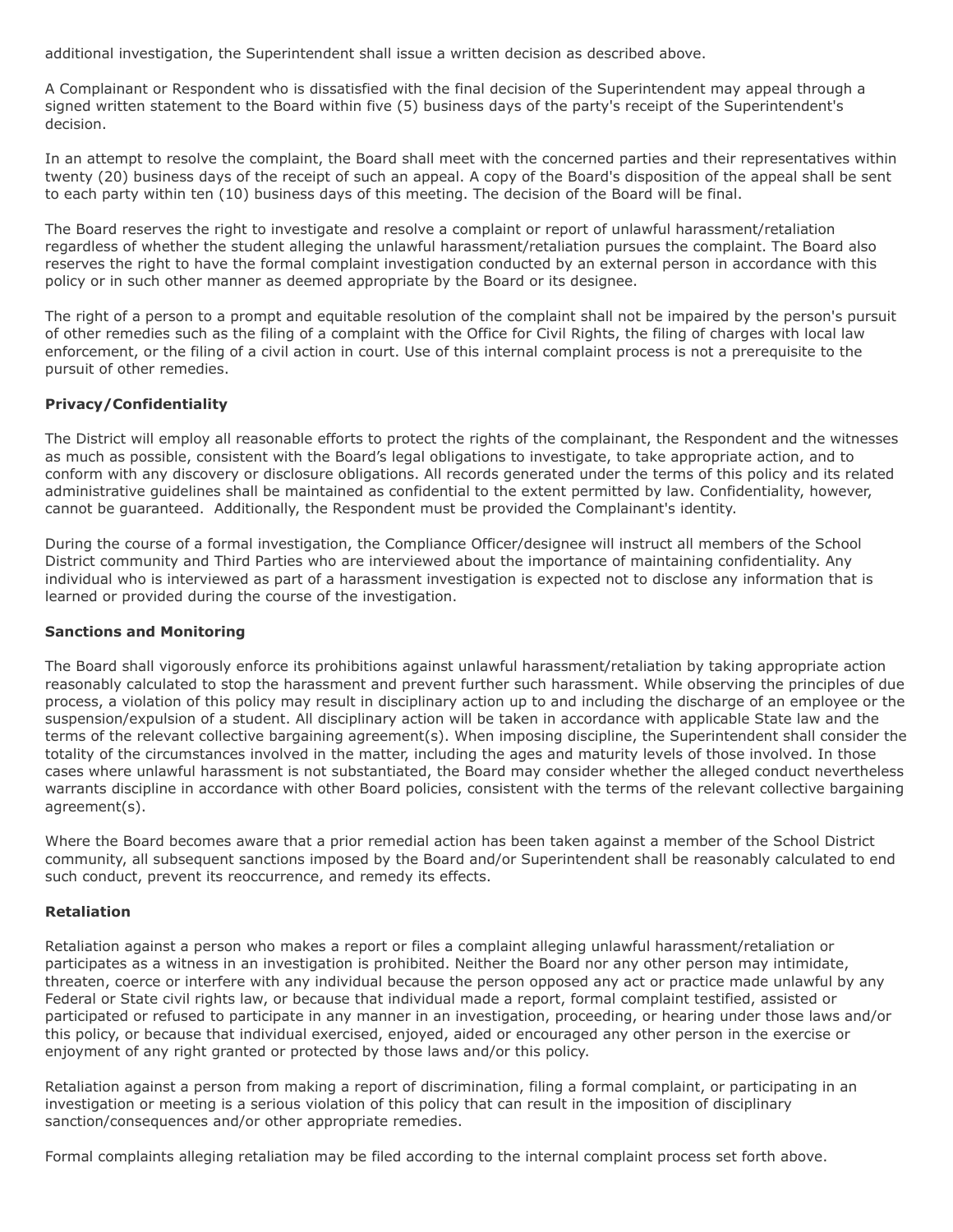The exercise of rights protected under the First Amendment of the United States Constitution does not constitute retaliation prohibited under this policy.

## **Allegations Constituting Criminal Conduct: Child Abuse/Sexual Misconduct**

State law requires any school teacher or school employee who knows or suspects that a student under the age of eighteen (18) or that a person with a disability receiving services as a student from the school regardless of age has suffered or faces a threat of suffering a physical or mental wound, disability or condition of a nature that reasonably indicates abuse or neglect of a child to immediately report that knowledge or suspicion to the county children's services agency. If, during the course of a harassment investigation, the Compliance Officer or a designee has reason to believe or suspect that the alleged conduct reasonably indicates abuse or neglect of the Complainant, a report of such knowledge must be made in accordance with State law and Board Policy.

Any reports made to a county children's services agency or to local law enforcement shall not terminate the Compliance Officer or a designee's obligation and responsibility to continue to investigate a complaint of harassment. While the Compliance Officer or a designee may work cooperatively with outside agencies to conduct concurrent investigations, in no event shall the harassment investigation be inhibited by the involvement of outside agencies without good cause after consultation with the Superintendent.

## **Education and Training**

In support of this Anti-Harassment Policy, the Board promotes preventative educational measures to create greater awareness of unlawful discriminatory practices. The Superintendent shall provide appropriate information to all members of the School District community related to the implementation of this policy and shall provide training for District students and staff where appropriate. All training, as well as information provided regarding the Board's policy and harassment in general, will be age and content-appropriate.

#### **Retention of Investigatory Records and Materials**

The Compliance Officer(s) is responsible for overseeing the retention of all records that must be maintained pursuant to this policy. All individuals charged with conducting investigations under this policy shall retain all documents, electronically stored information ("ESI"), and electronic media (as defined in Policy 8315) created and/or received as part of an investigation, which may include but not be limited to:

- A. all written reports/allegations/complaints/grievances/ statements/responses pertaining to an alleged violation of this policy;
- B. any narratives that memorialize oral reports/allegations/ complaints/grievances/statements/responses pertaining to an alleged violation of this policy;
- C. any documentation that memorializes the actions taken by District personnel or individuals contracted or appointed by the Board to fulfill its responsibilities related to the investigation and/or the District's response to the alleged violation of this policy;
- D. written witness statements;
- E. narratives, notes from, or audio, video, or digital recordings of witness interviews/statements;
- F. e-mails, texts, or social media posts that directly relate to or constitute evidence pertaining to an alleged violation of this policy (i.e., not after-the-fact commentary about or media coverage of the incident);
- G. notes or summaries prepared contemporaneously by the investigator in whatever form made (e.g., handwritten, keyed into a computer or tablet, etc.), but not including transitory notes whose content is otherwise memorialized in other documents;
- H. written disciplinary sanctions issued to students or employees and other documentation that memorializes oral disciplinary sanctions issued to students or employees for violations of this policy;
- I. dated written determinations/reports (including summaries of relevant exculpatory and inculpatory evidence) and other documentation that memorializes oral notifications to the parties concerning the outcome of the investigation, including any consequences imposed as a result of a violation of this policy;
- J. documentation of any supportive measures offered and/or provided to the Complainant and/or the Respondent, including no contact orders issued to both parties, the dates the no contact orders were issued, and the dates the parties acknowledged receipt of the no contact orders;